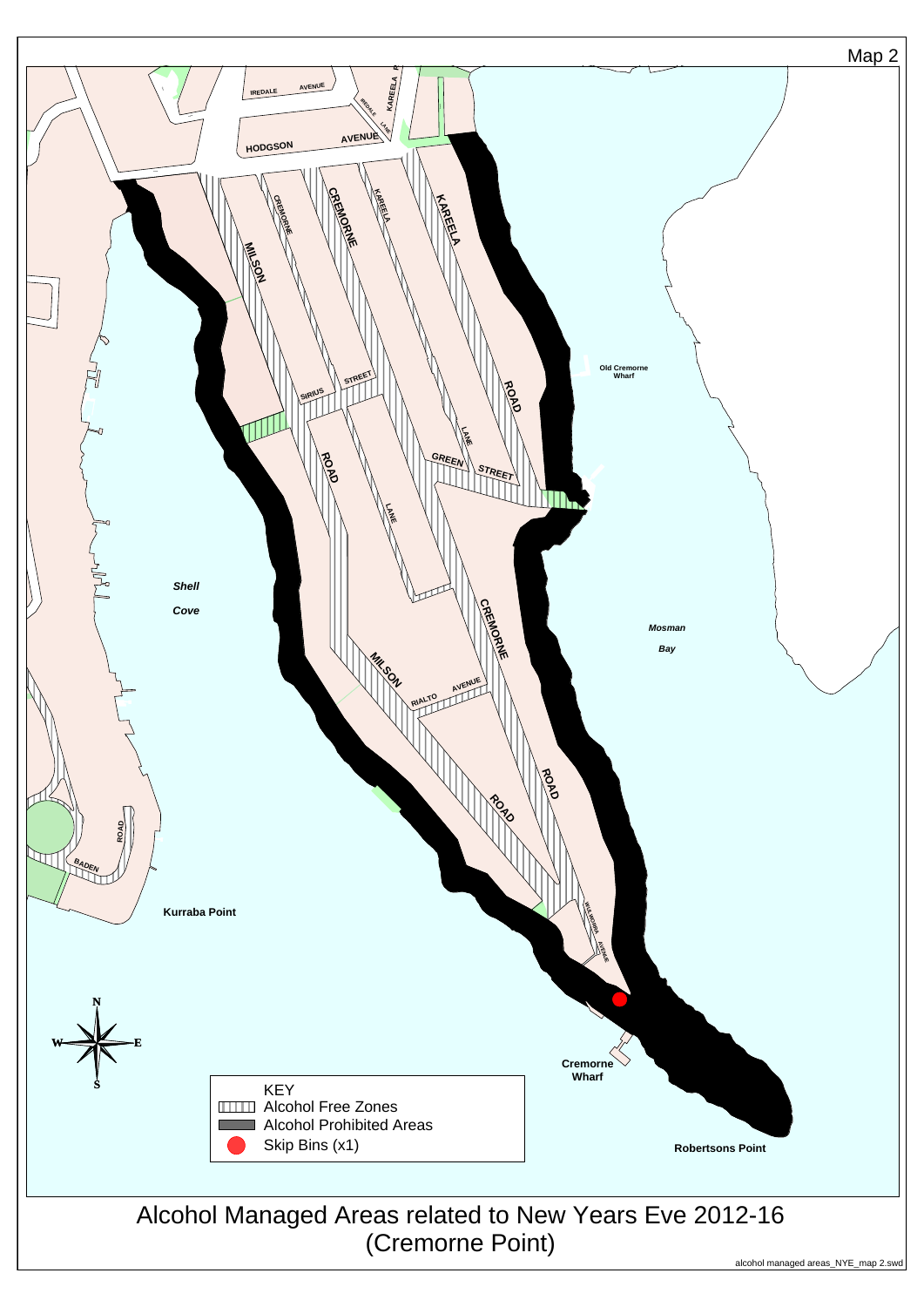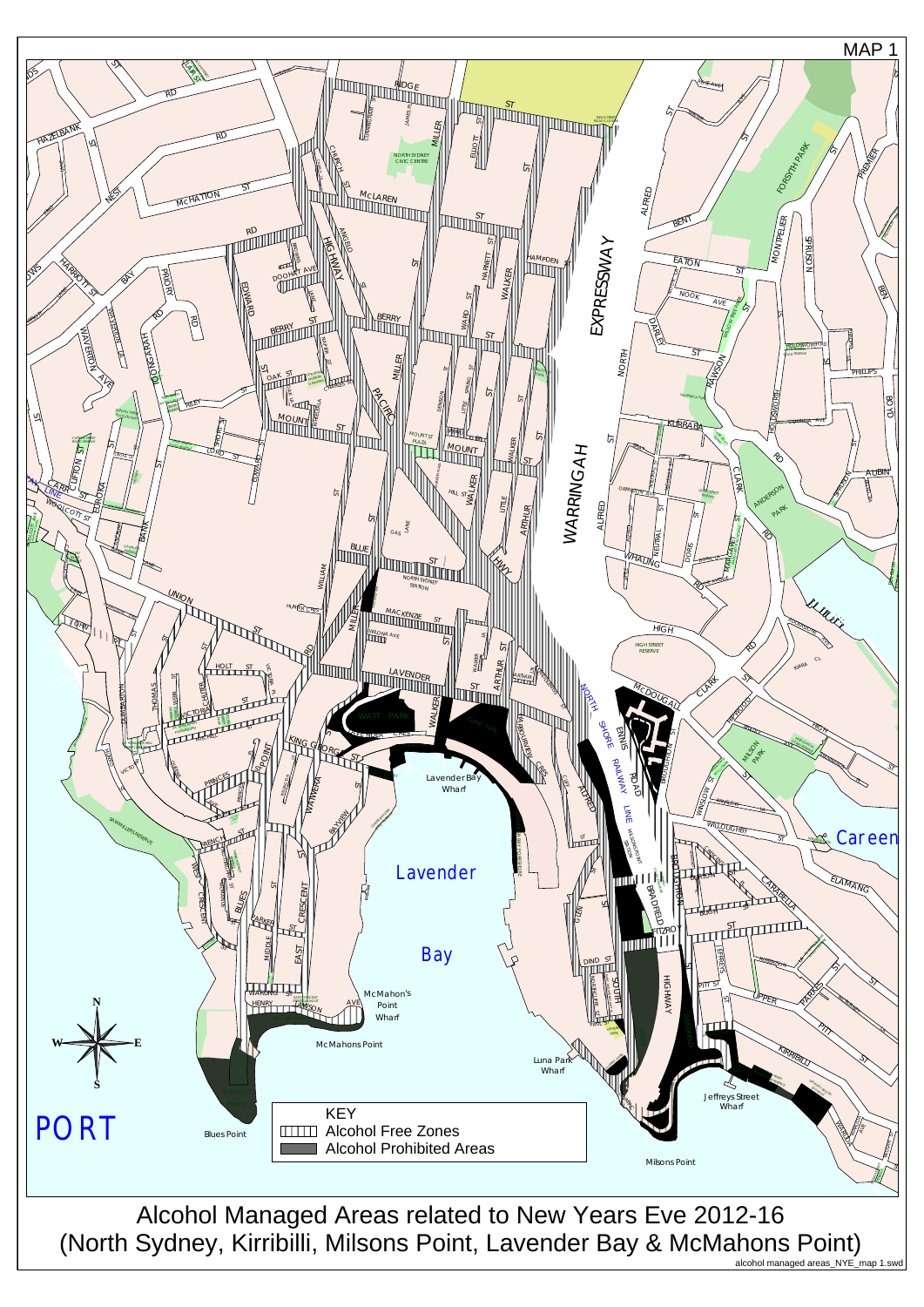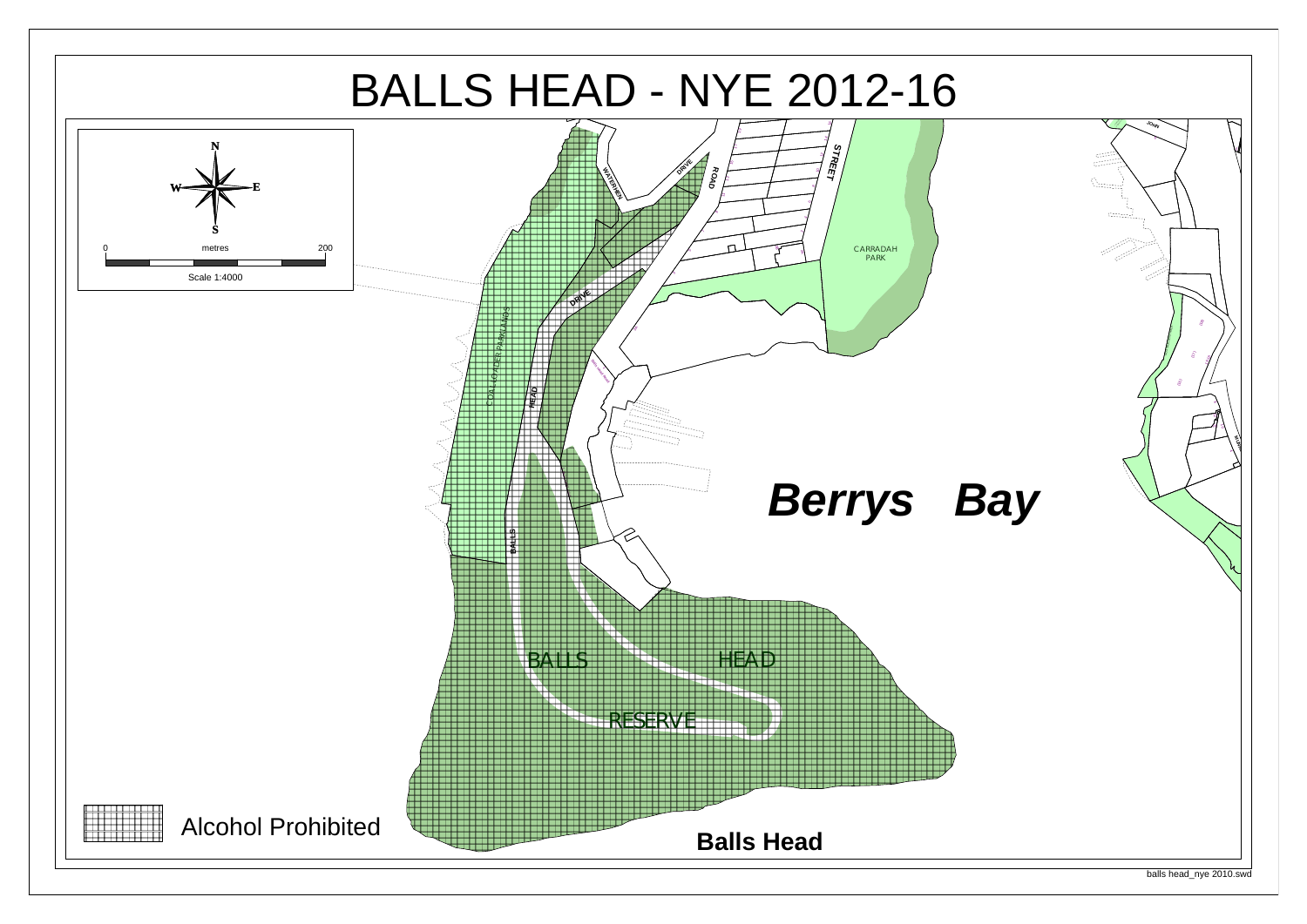

carradah park\_nye 2010.swd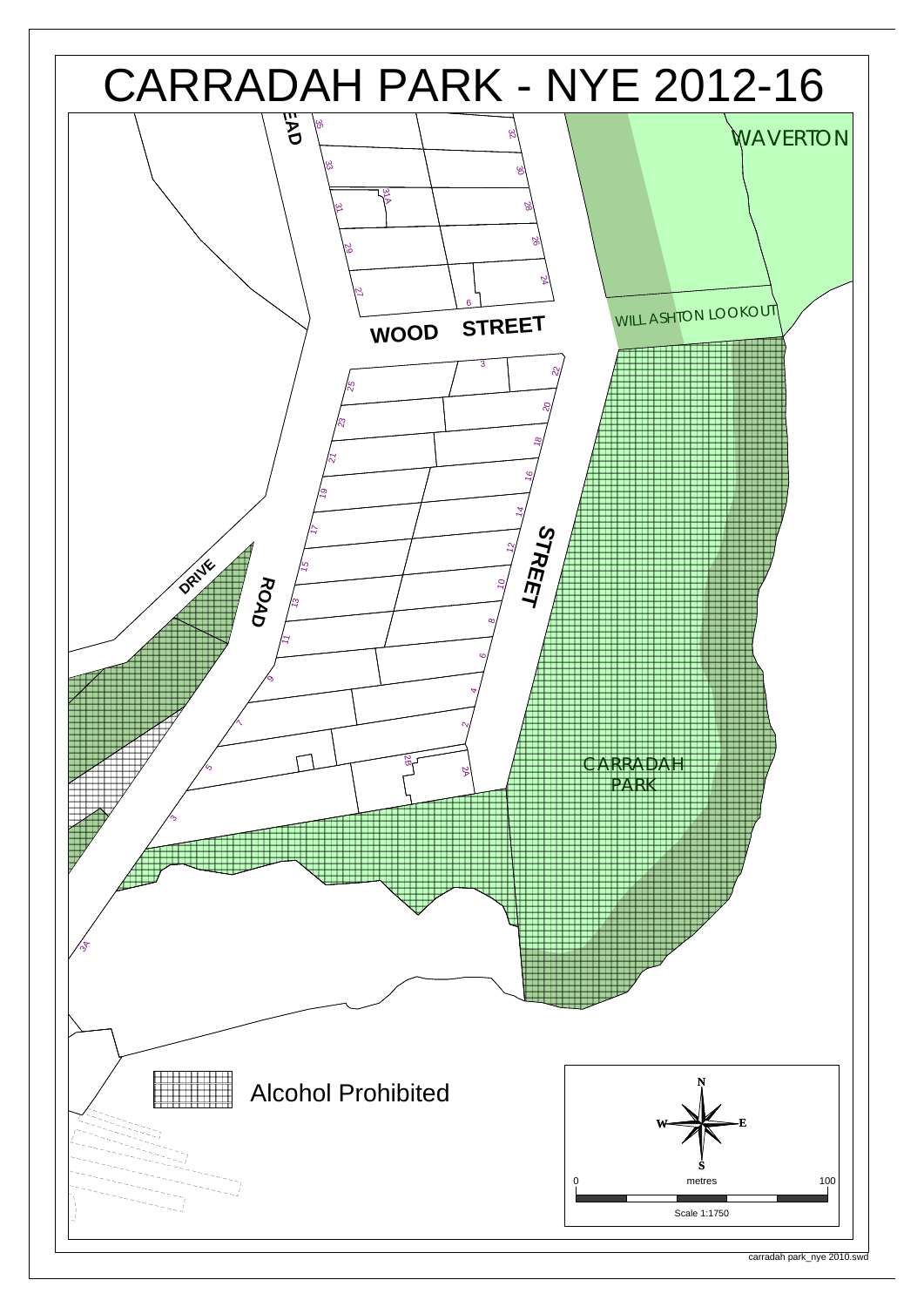

Proposed Alcohol Free Zone - New Year's Eve - Kirribilli 2012-16